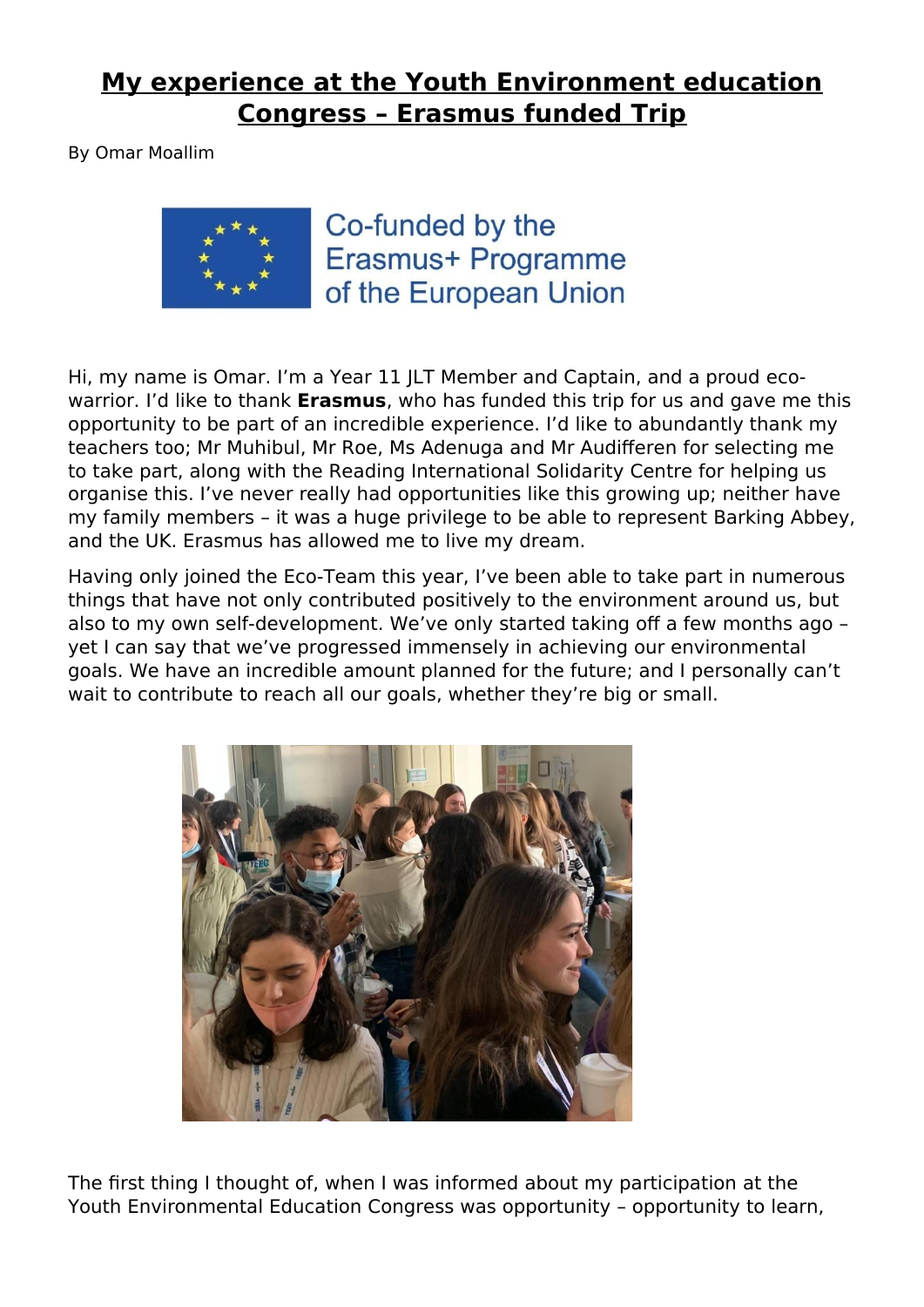opportunity to grow, opportunity to reflect; not just for myself, but for Barking Abbey School. I didn't realise the magnitude of my voice and my power to speak for change, until I arrived at YEEC. It felt relieving to communicate with others about the topics that are passionate to me. Seeing so many young people at one place, with everyone sharing the same goal (to stop climate change) has inspired me personally, to do better and take action immediately.

I couldn't have imagined the scale and intensity of every single event. From 9am to 7pm, Sunday to Wednesday – we all took part in numerous events that promoted community cohesion, collaboration and unity.

Initially on Sunday, the main focus was to introduce the congress and its main goal – to promote environmental education in a society where it isn't prioritised. We participated in icebreaker activities, including a bingo game where we had to find out unique information about young people's aspirations. After, we began to view presentations from policy makers and people in positions of power and influence, on their plans to tackle the wide gaps in knowledge when it comes to environmental education. After a break, young people participating in the congress presented their topics and activities that they currently take part in. Zach, a fellow colleague and friend of mine, wonderfully presented on how Barking Abbey is working to implement environmental education in many aspects of the school. I can only say that I was incredibly proud of him for putting us on the map and speaking



wonderfully, and happy for Barking Abbey; for all that they've done so far.

Monday was an incredibly insightful day, where I learnt about things I previously had no interest in. The day began with an environmental fair – different people from all walks of life had the opportunity to display their achievements and projects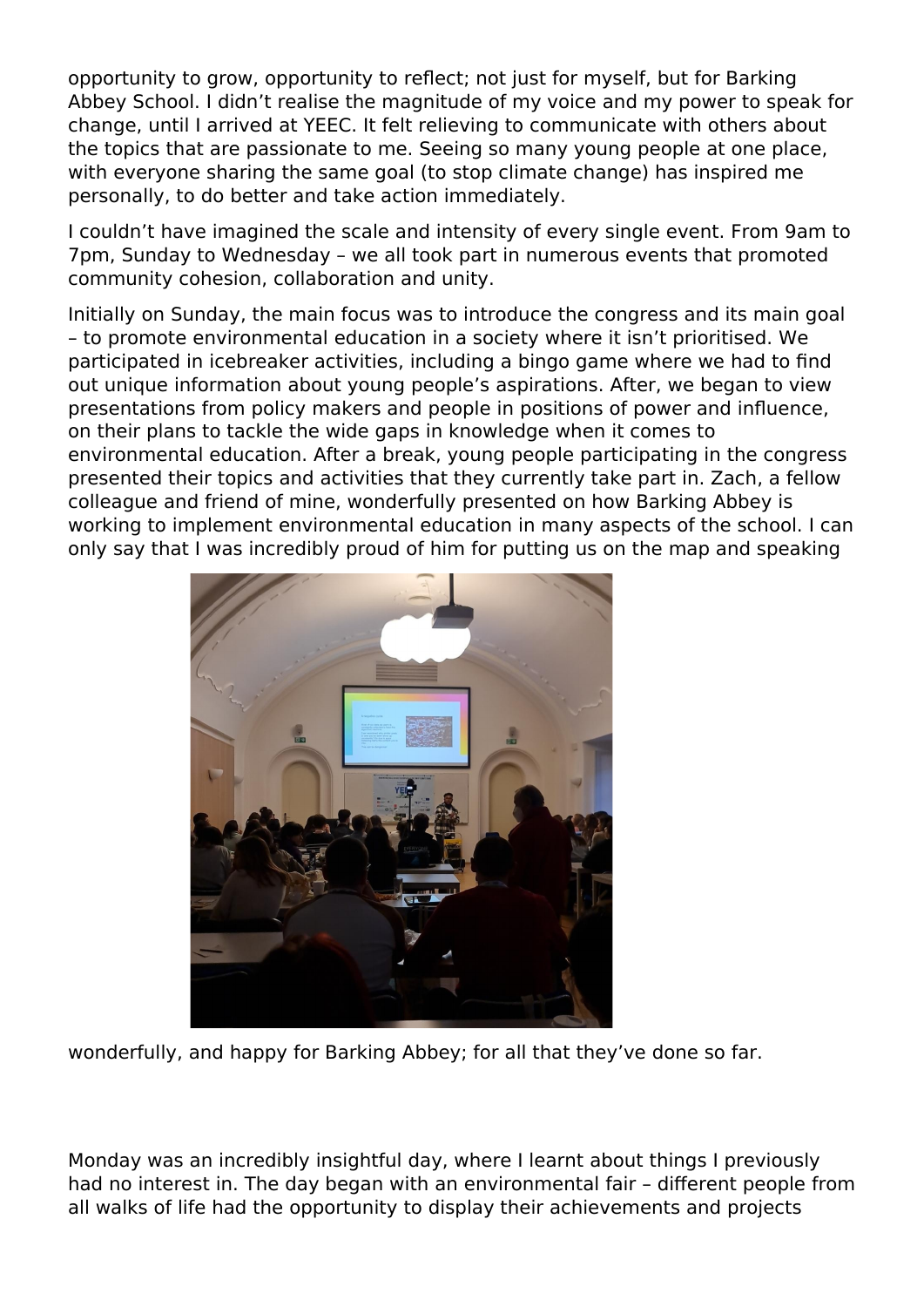based on environmental education or public affairs. Many of these stands were incredibly unique; I even visited a stand based on how art can influence activism! Afterwards, we all split into side events. I had an amazing opportunity to visit Prague's theatre academy, particularly the department of alternative theatre. The whole event definitely opened my eyes on how theatre influences modern day society.



On Tuesday, the events were based at the gargantuan Old Astronomical Clock Tower. We initially viewed a panel presentation on "education and participation in times of climate urgency". We had the opportunity to ask questions to a group of experienced educators. Afterwards, we split into groups in order to answer given questions about solving and improving environmental education, and how we'll present this to educational leaders at the World Environmental Education Congress. I was a part of the "Speak Out" group, where we had to summarise all the groups' work and their opinions, viewpoints and perspectives on the key topic at hand.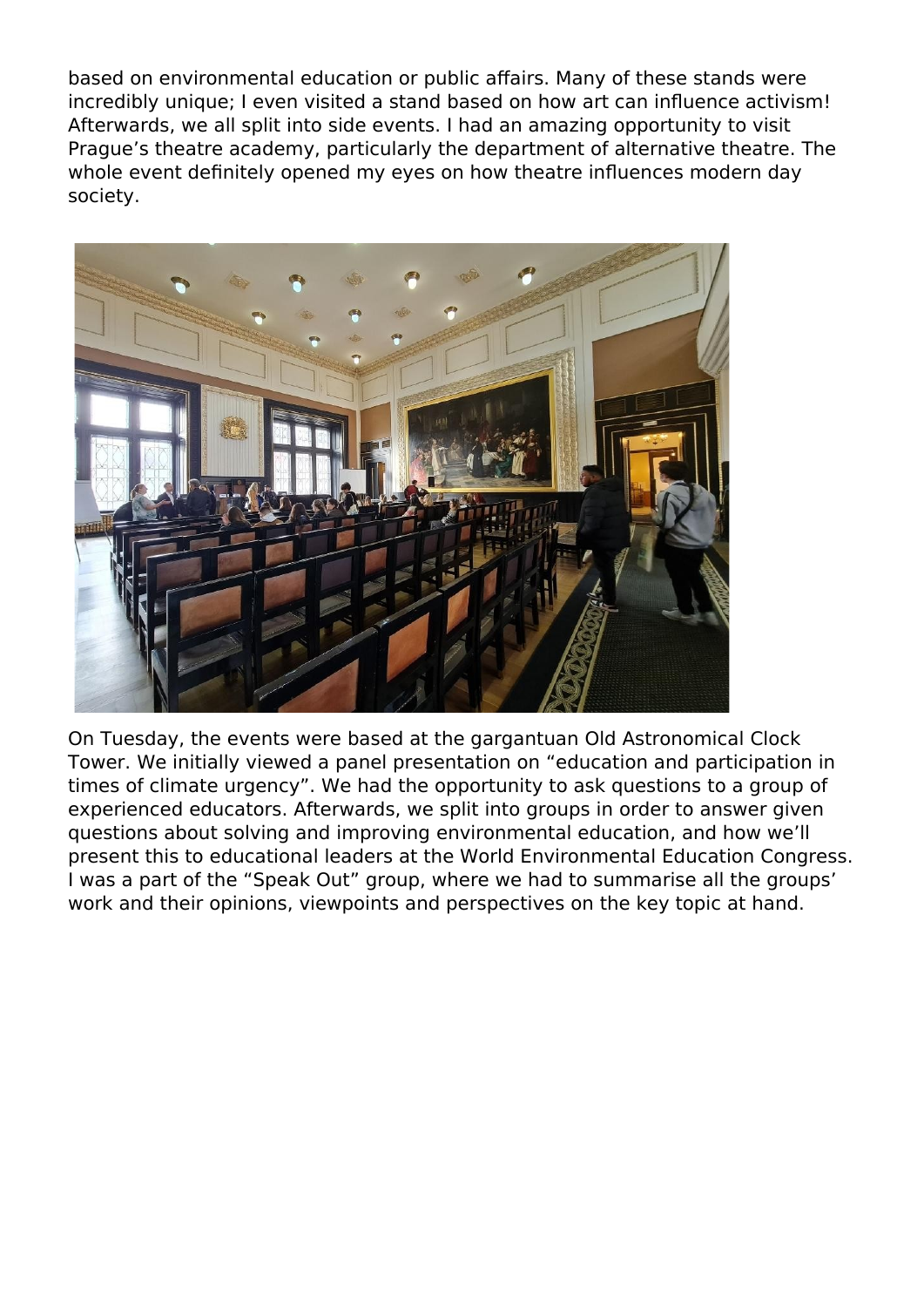

Wednesday was an insightful and eventful day, for the whole congress. Before presenting our messages, we first split up into our side events. My workshop was lead by Generation Earth's Nathan Spees - as a group, we worked together to define what activism means and how we can empower ourselves and others to bring change. It was an amazing opportunity where I could learn about others whilst exploring who I was, and ways I could empower myself. Afterwards, we made out way over to the mesmerising Prague Congress Centre - where the WEEC was based. For a portion of the evening, many YEEC participants had the opportunity to present their embodiments of work through arts, theatre, videos and speeches. A moment that definitely brought a smile onto my face was seeing one of my closest friends, Aliya, moderating the YEEC presentations in a humorous and heartening way - her words of encouragement and support really made the experience better. Finally, for a celebration of the progress and achievements we as a cohort achieved; we all attended a special dinner at the heart of Prague - and enjoyed some delicious vegan food!

Thursday was the final day of the congress; yet it felt like being separated from family, since it was time for us to go home. After some wonderful feedback was given on yesterday's events; we reflected on the progress we've made, the friends we've met and the support we've received.